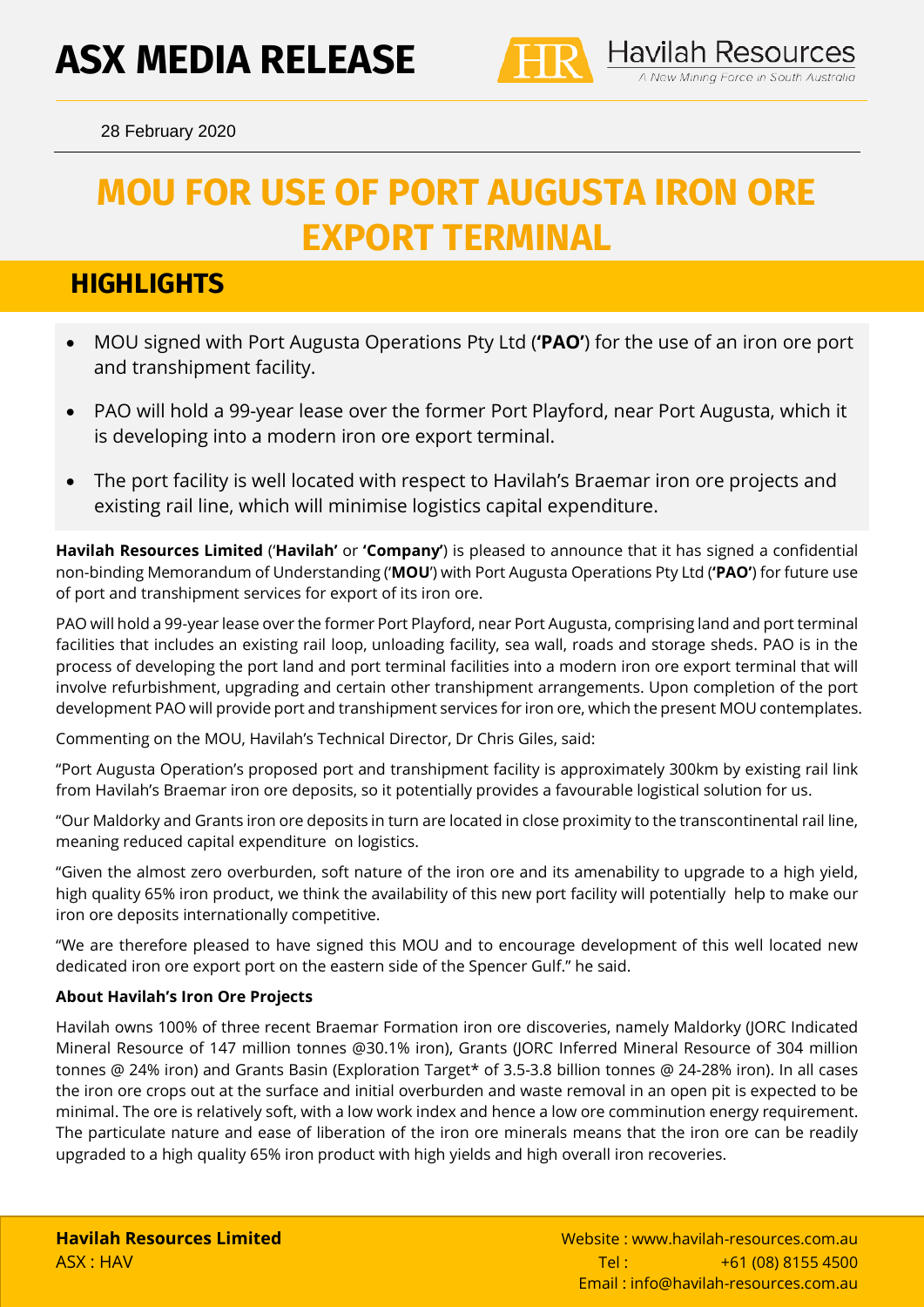

\* For details of the Exploration Target refer to [ASX announcement of 5 April 2019.](https://www.asx.com.au/asxpdf/20190405/pdf/444322kc9kkf42.pdf) The potential quantity and grade of the Exploration Target is conceptual in nature, there has been insufficient exploration to estimate a Mineral Resource and it is uncertain if further exploration will result in the estimation of a Mineral Resource.

### **2019 JORC Iron Ore Mineral Resources**

| <b>Project</b>               | <b>Classification</b> | <b>Tonnes</b><br>(Mt) | <b>Iron</b><br>(%) | <b>Fe concentrate</b><br>(Mt) | <b>Estimated</b><br>yield |
|------------------------------|-----------------------|-----------------------|--------------------|-------------------------------|---------------------------|
| Maldorky <sup>5</sup>        | Indicated             | 147                   | 30.1               | 59                            | 40%                       |
| Grants <sup>6</sup>          | Inferred              | 304                   | 24                 | 100                           | 33%                       |
| <b>Total all</b><br>projects | <b>All categories</b> | 451                   |                    | 159                           |                           |

#### **Footnotes to 2019 JORC Iron Ore Mineral Resource Table**

Numbers in tables are rounded.

<sup>5</sup> [Details released to ASX: 10 June 2011](https://www.asx.com.au/asxpdf/20110610/pdf/41z4w4lt6xc9r3.pdf) applying an 18% Fe cut-off (Maldorky)

⁶ [Details released to ASX: 5 December 2012](https://www.asx.com.au/asxpdf/20121205/pdf/42bqznjy47lpjp.pdf) applying an 18% Fe cut-off (Grants)

#### **Map showing location of Havilah's Braemar iron ore projects in relation to Port Augusta and existing rail line in South Australia.**